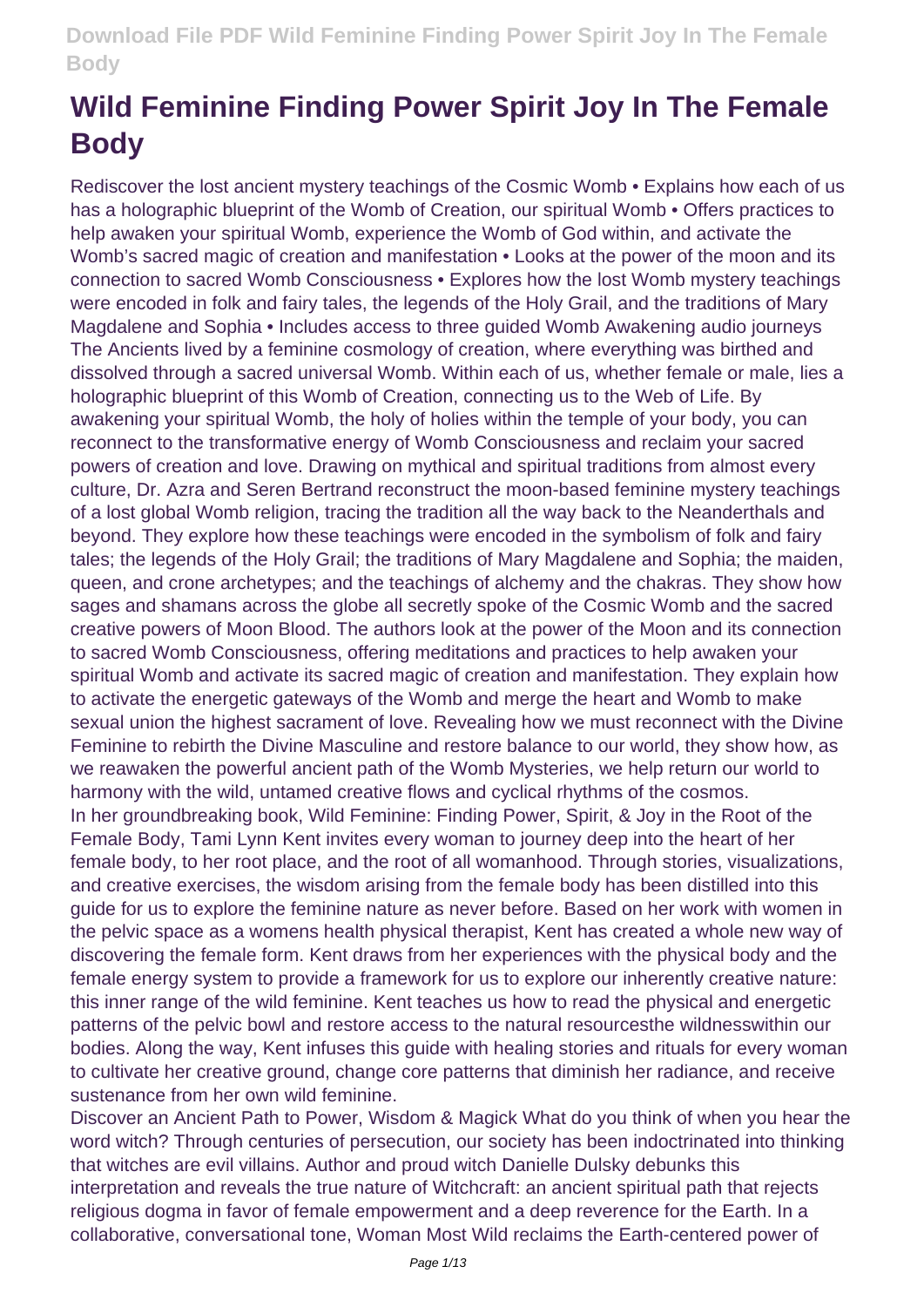aligning with our wildest, freest selves to create an inclusive world for all. The three keys to liberating your inner witch and owning your power are: • Wild Rhythm: aligning yourself with the cycles of nature • Wild Ritual: understanding the importance of ritual and ceremony • Wild Circle: bonding with like-minded seekers Dulsky's tools for embracing and experiencing the power of these keys, including moon rituals, healing meditations, yoga postures, circle work, and Goddess encounters, will guide you toward joining the cosmic dance befitting the divine, limitless woman you are.

Kissing the Hag by Emma Restall Orr is based upon the old tale of The Marriage of Sir Gawain, and carries us from girlish innocence through to the nauseating horror of the hag - the raw side, the dark side, the inside of a woman's.

What happens when a former Zen Buddhist monk and his feminist wife experience an apparition of the Virgin Mary? "This book could not have come at a more auspicious time, and the message is mystical perfection, not to mention a courageous one. I adore this book."—Caroline Myss, author of Anatomy of the Spirit Before a vision of a mysterious "Lady" invited Clark Strand and Perdita Finn to pray the rosary, they were not only uninterested in becoming Catholic but finished with institutional religion altogether. Their main spiritual concerns were the fate of the planet and the future of their children and grandchildren in an age of ecological collapse. But this Lady barely even referred to the Church and its proscriptions. Instead, she spoke of the miraculous power of the rosary to transform lives and heal the planet, and revealed the secrets she had hidden within the rosary's prayers and mysteries—secrets of a past age when forests were the only cathedrals and people wove rose garlands for a Mother whose loving presence was as close as the ground beneath their feet. She told Strand and Finn: The rosary is My body, and My body is the body of the world. Your body is one with that body. What cause could there be for fear? Weaving together their own remarkable story of how they came to the rosary, their discoveries about the eco-feminist wisdom at the heart of this ancient devotion, and the life-changing revelations of the Lady herself, the authors reveal an ancestral path—available to everyone, religious or not—that returns us to the powerful healing rhythms of the natural world.

Wild Feminine invites every woman to journey deep into the heart of her female body, to her root place, and the center of all womanhood. Through stories, visualizations, and creative exercises, the wisdom arising from the female body has been distilled as never before into this guide to nurturing, healing, and exploring the feminine nature. Wild Feminine: Finding Power, Spirit, & Joy in the Female Body offers a unique, holistic approach to reclaiming the power, spirit, and joy of the female body and to understanding its connection to creative energy flow. By restoring physical and energetic balance in the pelvic bowl, women can learn to care for themselves in a nourishing and respectful manner, heal spiritual fractures, and renew their relationship with the sacred feminine. Although the feminine body is an access point to the greater realm of the spirit, many women have lost their connection to this source. Author Tami Kent, MSPT, has an answer. Drawing from her experiences as a woman's health physical therapist who works with the physical body and female energy system, Kent provides a framework for healing the body and navigating the realms of feminine spirit. Through pelvic bodywork, healing stories, visualizations, rituals, and creative exercises, women can explore the deep and natural wisdom inherent in the female body. Wild Feminine reveals the amazing potential of the female body: the potential to create, to heal, and to transform the energy of a woman's everyday life. Journey deep into the heart of your body. Travel the terrain of feminine wounds. Go to your root place, the center of all womanhood and radically shift your relationship with your body and spirit. Wild Feminine gives you the tools to awaken and retrieve your ancient wild self, restore your creative energy, and reconnect to your sacred center. Learn how to access the root of feminine energy and power to heal from pregnancy and birth and discover joy within yourself and your family. Create new forms of mothering and learn to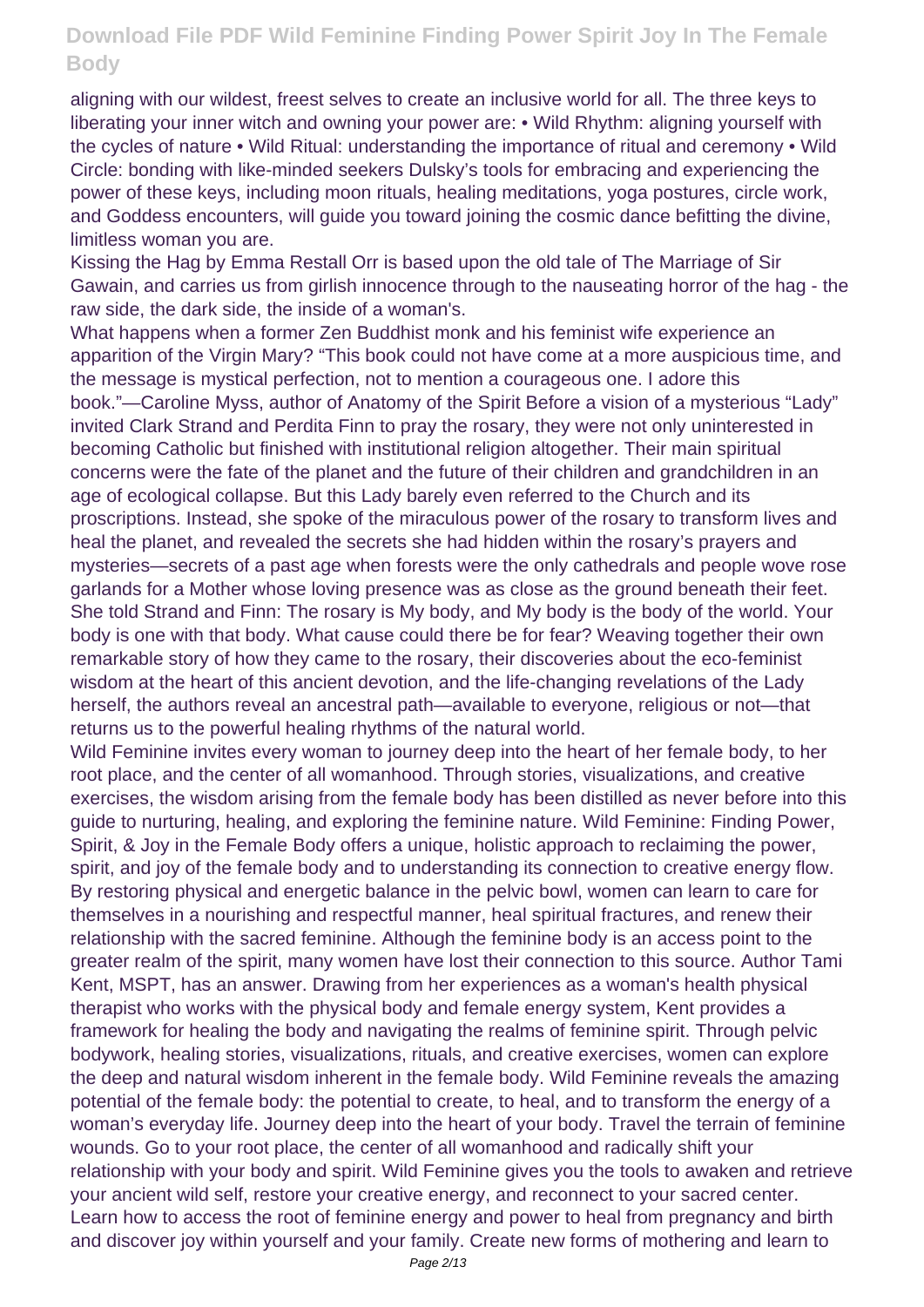facilitate daily access to the power, spirit, and joy that mothering from the center brings. Building on themes from Tami Lynn Kent's award-winning Wild Feminine, Mothering from Your Center takes a groundbreaking, holistic approach to women's health as Kent provides gentle guidance through the emotional and physical transformative process of pregnancy, birth, and motherhood. Revealing her own soul-filled journey from miscarriage to motherhood, Kent offers an intimate and comprehensive guide to reclaiming the energetic center of the female body. Drawing on her work with thousands of women and the energy of the pelvic bowl, Kent teaches you to access the creative potential of your center and the profound medicine it contains for all aspects of mothering and living creatively. Learn how to • engage the energetic power of the pelvic bowl; • heal from pregnancy and birth; • strengthen the bond between mother and child: • create holistic family harmony: • find balance between work and home: • enhance creativity and joy. Whether you are pregnant, trying to conceive, recovering from childbirth, or raising children today, Mothering from Your Center will help you tap into your core feminine energy and explore your full creative range.

Throughout time, people have turned to goddesses as symbols of what they seek -- from abundance to healing, from protection to passion. Building on the resurgence of interest in the Divine Feminine, Julie Loar presents the qualities and origins of an international array of these deities, along with powerful suggestions for putting their attributes to practical use. In a dailyreflection format, she gracefully aligns the goddesses with the cycles of nature and the signs of the zodiac. If you are struggling to attain a goal, call on the Nepalese goddess Chomolungma, as the sherpas climbing Mount Everest have done for generations. Or, for good luck, invoke the Roman goddess Fortuna, the inspiration behind gambling's wheel of fortune. With 366 goddesses to choose from, you will find a deity to call upon for every aspiration and need. Discover the Womb Rites and initiatory magic of Mary Magdalene, who was revered as a Priestess and human embodiment of the Goddess • 2020 Nautilus Gold Award • Reveals how Mary Magdalene was a sacred priestess of the ancient Womb Mysteries, connected to moon wisdom, sacred harlot archetypes, and goddesses in many traditions, including Sophia, Isis, Inanna, Asherah, Lilith, Jezebel, and Witches • Explains how the Magdalene Mysteries have been encoded in Gnostic texts, sacred art, and literature and unveils the secret Grail heresy of the Ghent Altarpiece • Offers rituals and practices to initiate you into the Womb magic of the ancient priestesses and access deeper dimensions of sexuality and feminine power A sacred priestess of the ancient Womb Rites, Mary Magdalene was at the center of a great and enduring Mystery tradition, one that touched on a stream of perennial spiritual wisdom as old as humanity. Worshipped as the human embodiment of the Goddess, the earthly Sophia, her womb was the spiritual luminatrix that anointed and empowered Jesus, transforming him into the Christ. As a priestess of the Goddess, Mary Magdalene knew how to embody the light and the dark, how to harness the magic potency of sacred sexual energy, and how to cleanse, awaken, and resurrect the soul. Yet, even though she sparked the creation of a worldwide religion, her story and teachings have been forgotten. Unveiling the lost left-hand path of the Magdalene, the Feminine Christ, authors Seren and Azra Bertrand explore how this underground stream of knowledge has been carried forward over the millennia through an unbroken lineage of Womb Shamans, Priestesses, Oracles, and Medicine Women. They explain how the Magdalene Mysteries, symbolized by the Rose, have been encoded in Gnostic codices and gospels and in the highest art, literature, and architecture of many ages, including most significantly the Ghent Altarpiece. They examine Mary Magdalene's connection to moon wisdom, sacred harlot archetypes, and goddesses in many traditions, including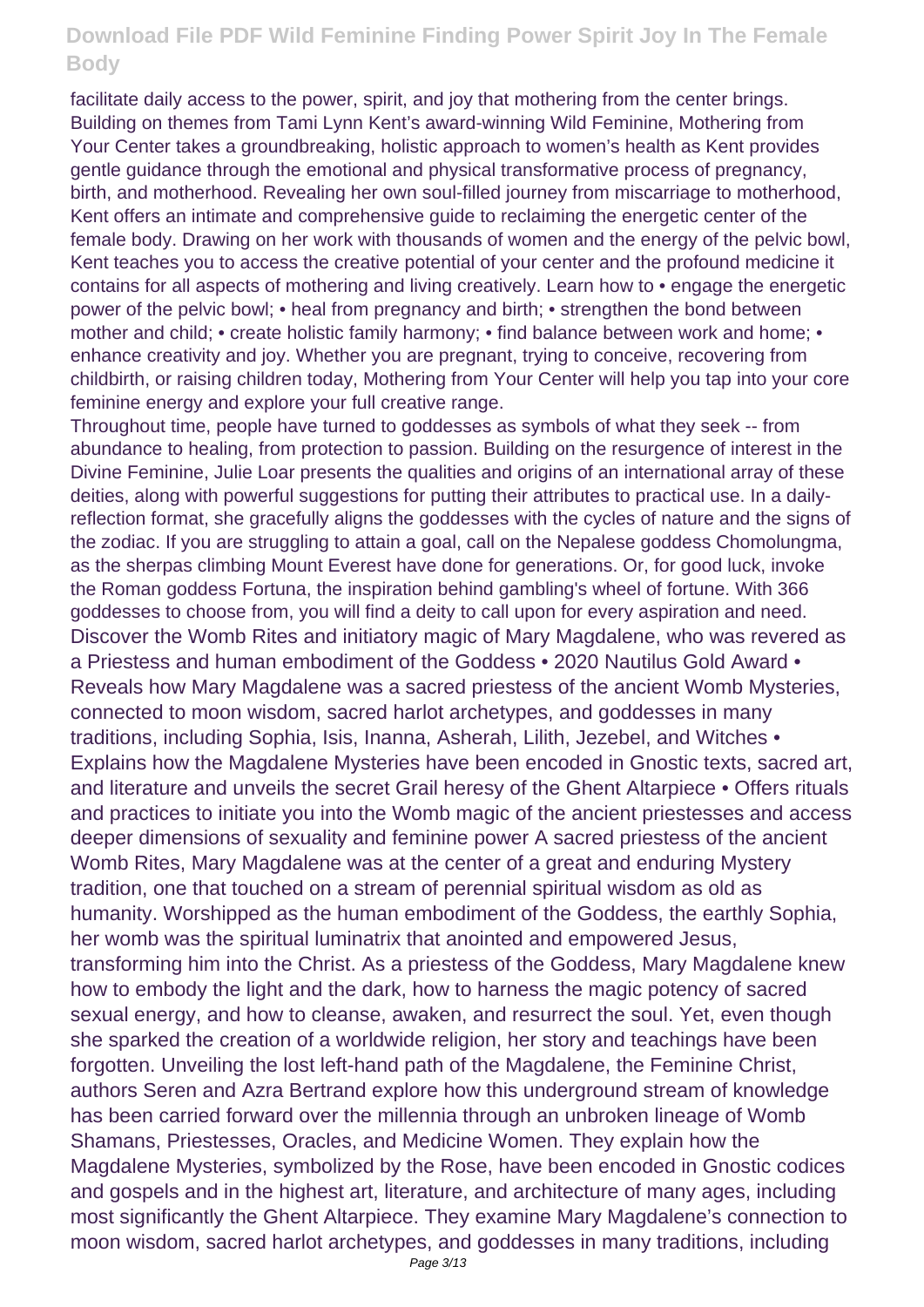Isis, Inanna, Asherah, Lilith, and Jezebel, and look at shamanic, tantric, and Cathar expressions of sacred feminine mysteries as well as the Witch and Templar roots of Robin Hood and Maid Marian. In this revelatory and magical text on the lost feminine mystery traditions of Mary Magdalene and the lineage of Sophia, the authors present encompassing theological, historical, mythological, and archetypal wisdom, with rituals and practices to initiate you into the Womb magic of the ancient priestesses and the path of the wild feminine.

Wild FeminineFinding Power, Spirit & Joy in the Female BodySimon and Schuster Do you have a real relationship with God, or do you just have a religion? Do you know God, or do you just know about God? In How Big Is Your God? Paul Coutinho, SJ, challenges us to grow stronger and deeper in our faith and in our relationship with God—a God whose love knows no bounds. To help us on our way, Coutinho introduces us to people in various world religions—from Hindu friends to Buddhist teachers to St. Ignatius of Loyola—who have shaped his spiritual life and made possible his deep, personal relationship with God.

Tools to awaken the creative powers of the womb • Contains exercises to open the womb's energetic pathways, release toxic emotions, and harness creative potential • Reveals how the womb's energies are crucial for the spiritual shift of 2012: birthing a new civilization • Shows how the awakened womb can also bring about male spiritual transformation In the past and in present-day indigenous traditions, women have known that the womb houses the greatest power a woman possesses: the power to create on all levels. Utilized in the process of giving birth, this power of creation can also be tapped in the birth of projects, careers, personal healing, spirituality, and relationships. However, because the womb stores the energetic imprint of every intimate encounter--loving or not--the creative voice of the womb is often muffled or absent altogether, affecting the emotional, mental, and spiritual health of women and their relationships. Drawing on sacred traditions from ancient India, Tibet, Egypt, Gnostic Christianity, and Judaism, the practice of Womb Wisdom empowers women to become aware of the intuitive voice of the womb outside of pregnancy and the moon cycle to unlock this potent inner source for creativity, birthing the new conscious children, spiritual growth, and transformation not only for themselves but also for their male partners. The authors include exercises to clear the past, release toxic emotions, open the womb's energetic pathways, activate the sacred sensual self, bring balance to relationships, and harness creative potential. Including intimate, individual stories of women experiencing the opening of the womb, this book also explores the forgotten sacred sites of the womb around the world as well as how the womb's energies are crucial to birth a new civilization in the spiritual shift of 2012.

Realign yourself with the creative currents that flow deep within, and you'll see your work and home life transformed and inspired by this completely new understanding of creativity. At its root, creativity is the practice of engagement; it's the marriage of feminine and masculine energy. By restoring that creative energy—and thus seeking our dreams—we can realign ourselves with an ancient, limitless presence, and reawaken the wild creative within. In Wild Creative, Tami Lynn Kent shows you how to tap into your creative center and access the natural, sustaining energy that is inherently yours. In doing so, you'll embark on a journey to achieve your dreams and restore your inner creative map. In addition, you'll discover that when creativity and inspiration take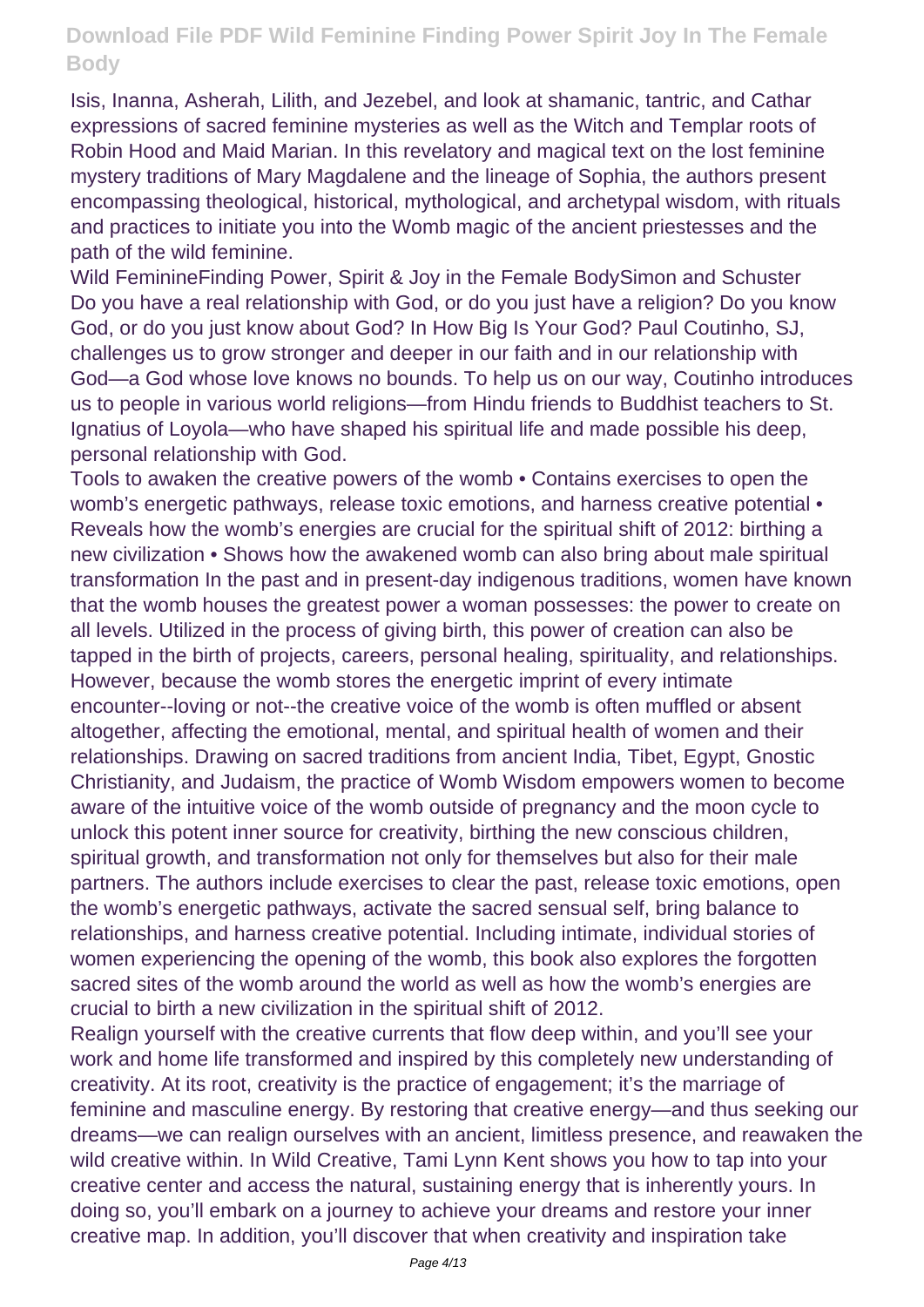center stage in your life, miracles both large and small unfold. Not only does Kent offer a wellspring of valuable insights, she also details her own experience building a framework of creativity that has served the well-being of herself, her family, and her business. Wild Creative shows how, by following the creative source within each of us, we can nourish a vibrant and successful life.

The most complete resource of its kind on alternative medicine• Herbal remedies, dietary supplements, and alternative therapiesTheir specific usesWhich ones really work (and which ones don't)What to watch out for• Christian versus non-Christian approaches to holistic health• Clinically proven treatments versus unproven or quack treatments• Truths and fallacies about supernatural healing• Ancient medical lore: the historical, cultural, and scientific facts• And much, much moreAlternative Medicine is the first comprehensive guidebook to nontraditional medicine written from a distinctively Christian perspective. Keeping pace with the latest developments and research in alternative medicine, this thoroughly revised edition combines the most current information with an easy-to-use format. University lecturer and researcher Dónal O'Mathúna, PhD, and national medical authority Walt Larimore, MD, provide detailed and balanced answers to your most pressing questions about alternative medicine—and to other questions you wouldn't have thought to ask.Also includesTwo alphabetical reference sections:Alternative therapiesHerbal remedies, vitamins, and dietary supplementsA description of each therapy and remedy, an analysis of claims, results of actual studies, cautions, recommendations, and further resourcesHandy crossreferences linking health problems with various alternative therapies and herbal remedies reviewed in the book

Includes a preview of Mothering from Your Center, the next book from Tami Lynn Kent. Wild Feminine: Finding Power, Spirit, & Joy in the Female Body offers a unique, holistic approach to reclaiming the power, spirit, and joy of the female body and to understanding its connection to creative energy flow. By restoring physical and energetic balance in the pelvic bowl, women can learn to care for themselves in a nourishing and respectful manner, heal spiritual fractures, and renew their relationship with the sacred feminine. Although the feminine body is an access point to the greater realm of the spirit, many women have lost their connection to this source. Author Tami Kent, MSPT, has an answer. Drawing from her experiences as a woman's health physical therapist who works with the physical body and female energy system, Kent provides a framework for healing the body and navigating the realms of feminine spirit. Through pelvic bodywork, healing stories, visualizations, rituals, and creative exercises, women can explore the deep and natural wisdom inherent in the female body. Wild Feminine reveals the amazing potential of the female body: the potential to create, to heal, and to transform the energy of a woman's everyday life. Journey deep into the heart of your body. Travel the terrain of feminine wounds. Go to your root place, the center of all womanhood and radically shift your relationship with your body and spirit. Wild Feminine gives you the tools to awaken and retrieve your ancient wild self, restore your creative energy, and reconnect to your sacred center.

The long-awaited new title from Amazon bestselling author, Lucy H. Pearce, Burning Woman is an incendiary exploration of power and the Feminine. Pearce uncovers the archetype of the Burning Woman, fearlessly examining the roots of Feminine power--what it is, how it has been controlled, and why it needs to be unleashed on the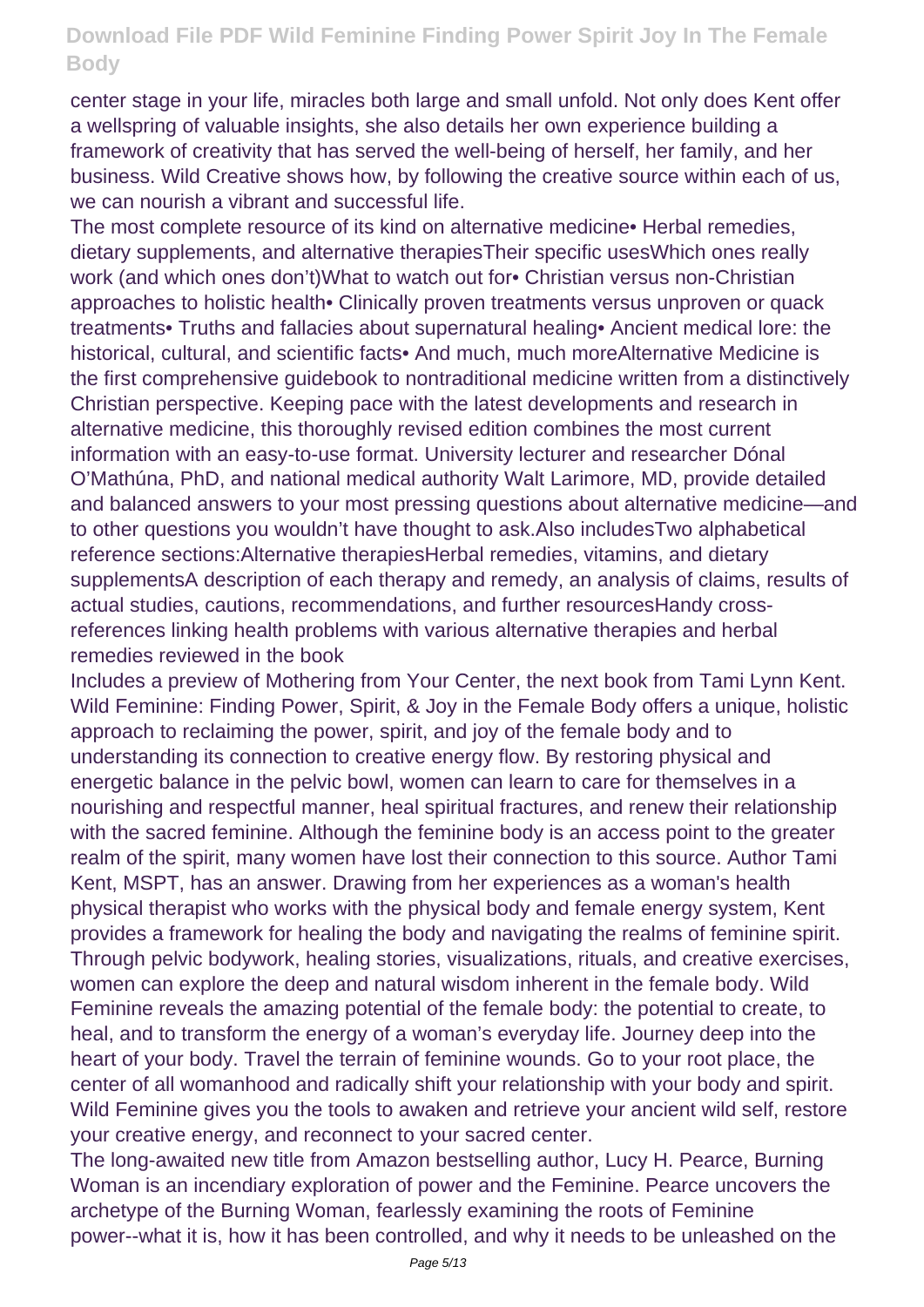world during our modern Burning Times. These burning words were written for women who burn with passion, have been burned with shame, and who at another time, in another place, would have been burned at the stake.

With such groundbreaking bestsellers as Women's Bodies, Women's Wisdomand The Wisdom of Menopause, Dr. Christiane Northrup is one of today's most trusted and visionary medical experts. Now she presents her most profound and revolutionary approach to women's health. . . .The motherdaughter relationship sets the stage for our state of health and well-being for our entire lives. Because our mothers are our first and most powerful female role models, our most deeply ingrained beliefs about ourselves as women come from them. And our behavior in relationships—with food, with our children, with our mates, and with ourselves—is a reflection of those beliefs. Once we understand our mother-daughter bonds, we can rebuild our own health, whatever our age, and create a lasting positive legacy for the next generation. Mother-Daughter Wisdomintroduces an entirely new map of female development, exploring the "five facets of feminine power," which range from the basics of physical self-care to the discovery of passion and purpose in life. This blueprint allows any woman—whether ornot she has children—–to repair the gaps in her own upbringing and create a better adult relationship with her mother. If she has her own daughter, it will help her be the mother she has always wanted to be. Written with warmth, enthusiasm, and rare intelligence, Mother-Daughter Wisdom is an indispensable book destined to change lives and become essential reading for all women.

The first comprehensive look at the groundbreaking field of energy medicine and how it can be used to diagnose and treat illness, from one of the world's foremost practitioners of Traditional Chinese Medicine. Today, more of us than ever are discovering the curative powers of energy medicine. Scientific studies continue to confirm its validity, and medical doctors are regularly prescribing treatments such as acupuncture to their patients. But even for those of us who have benefitted from such treatments, the question remains: what exactly is energy medicine, and how does it work? Acupuncturist and Traditional Chinese Medicine (TCM) scholar Jill Blakeway has been treating patients for more than twenty-five years. For Jill, the term "energy medicine" refers to the wide range of healing modalities used to diagnose and treat illness by manipulating the energy—the vital life force referred to as "qi" in TCM—that pulses through the cells of our bodies. But even this seasoned practitioner admits she doesn't truly understand how some of her patients are healed under her care, and retains a healthy skepticism about her own abilities as well those of her peers. In Energy Medicine, Jill invites us on her global journey to better understand, apply, and explain this powerful healing force. Moving from her own clinic to the halls of academia, she talks to top healers, researchers, and practitioners—from the Stanford and Princeton professors researching the physics behind energy medicine and healing; to a Chinese Qi Gong master who manifests healing herbs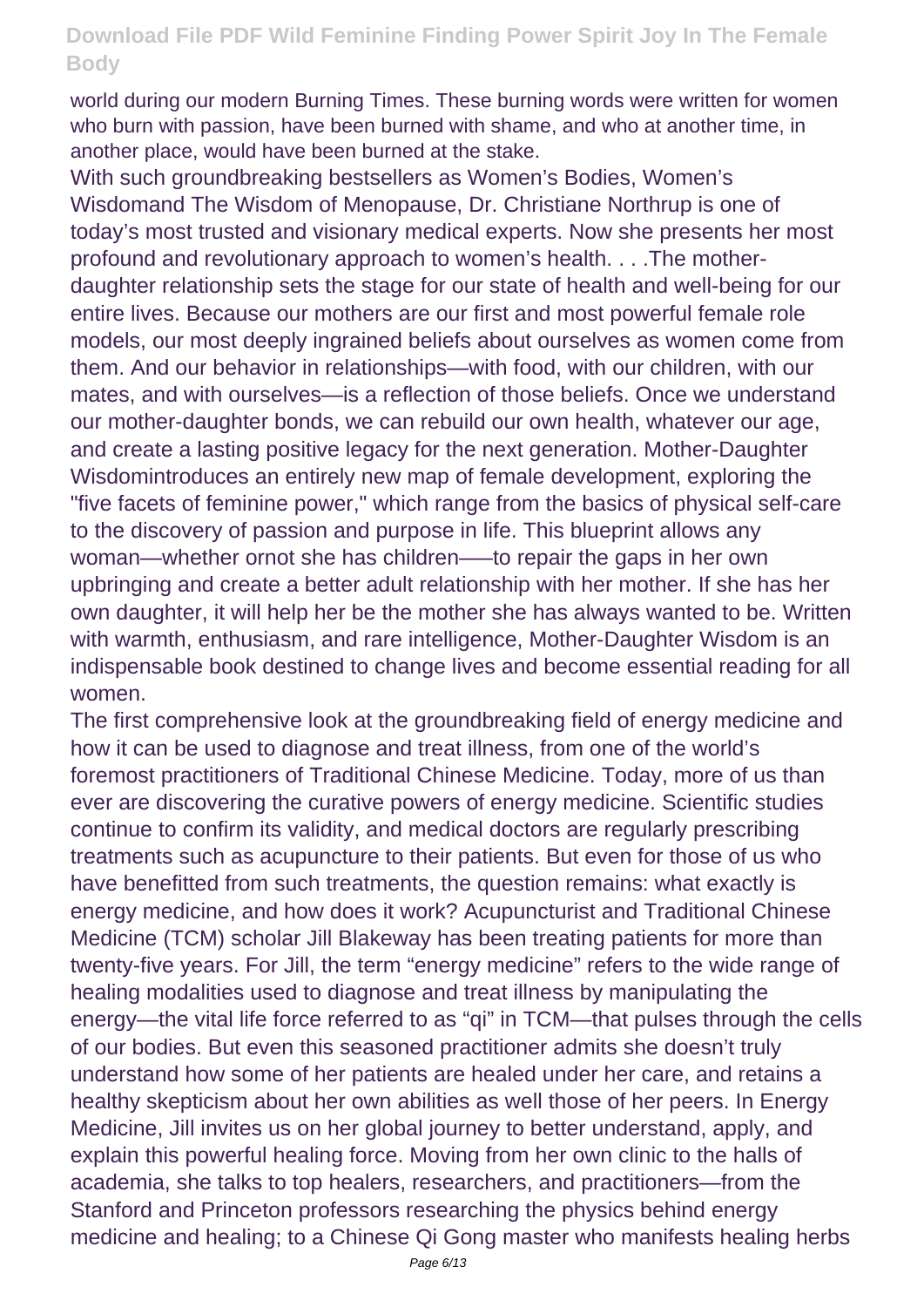directly from her palm; to a team of skeptical scientists who use "hands on" healing to repeatedly cure mammary cancer in mice. She also tells the story of how she discovered energy medicine and became one of the most sought-after healers in the world. Lively, entertaining, and informative, told in Jill's funny, relatable, and wholly grounded voice, Energy Medicine bridges the gap between science and spirituality and offers a persuasive, evidence-based case that advances this ancient healing practice.

What this book is about is the spiritual Divine Feminine approach to overcoming self-doubt, the other half of the story where the root to our self-doubts actually comes from. My training in holistic nutrition taught me not to just treat a symptom. For a cure you have to reverse engineer and get to the root of the problem. My intent is to get to the roots of your self-doubts and for you to have a spiritual awakening to your true self and purpose which will wipe away any lies you have believed and self-doubts they have caused. A spiritual awakening may happen all at once by learning information that will instantly change your life forever or it may happen little by little over time. When we undergo a spiritual awakening, we literally "wake up" to a feeling of more possibilities for our life. We may feel like we have outgrown our current life. We begin to question our old beliefs, habits, and social conditioning, and see that there is much more to life than what we have been taught or allowed to experience. You are more powerful than you have been allowed to believe. Your Divinity, your specialness, your femaleness, and your self worth, once revealed will wipe away any self doubt you ever had about yourself. You will be fearless and never feel you have to bow down to anyone or feel second rate to anyone again. Whether you are walking down the Goddess path for the first time, or you are already enjoying a sacred relationship with your Divine Feminine self, you will learn to eliminate self-doubt, find and fulfill your personal calling, and ultimately your inner happiness. We each have our own divine purpose and specialness which we need to find and contribute to the betterment of the world.

Dear Vulnerable is a journey of deep self-reflection documented with love for self and other women who are challenged to allow the power of the feminine to be her guide. I am a traveler and each day I journey into healing. I open up my life in service to my vulnerability and to other women who want to regain their feminine balance and begin manifesting their big life vision. I am committed to rejoicing in my feminine, and I hope that the clearing prayers, calling forth the feminine exercises and radiance brighteners that I share with you will help you to move closer to your balance. "I traveled to the cliff's edge and surveyed the landscape of my life from that vantage point. It was at that lonely bluff where I heard my Creator say, 'Believe, believe, believe.' "- Jada

The twentieth anniversary edition of a transformative blueprint for ancestral healing—featuring new material and gateways, from the renowned herbalist, natural health expert, and healer of women's bodies and souls "This book was one of the first that helped me start practices as a young woman that focused on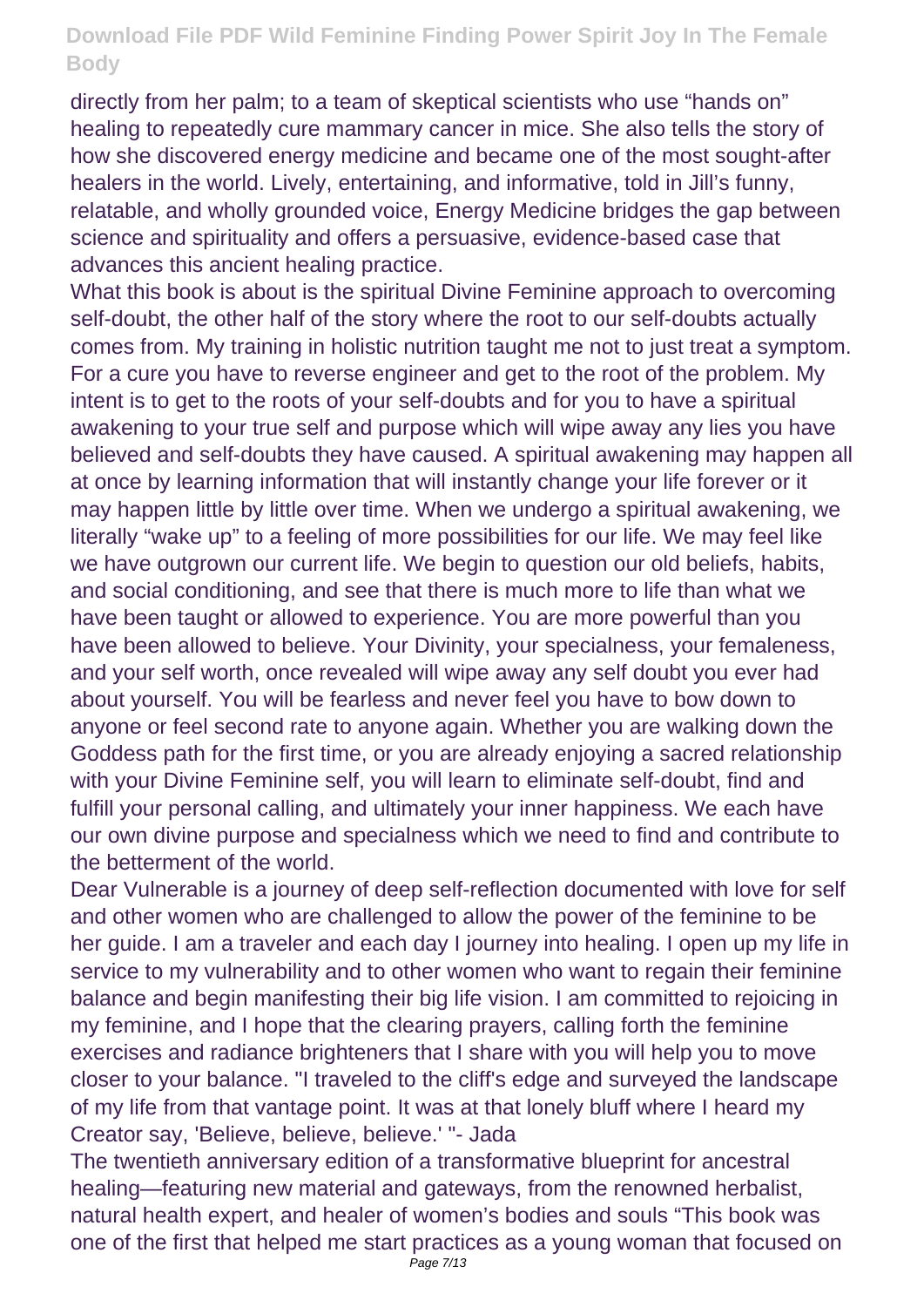my body and spirit as one."—Jada Pinkett Smith Through extraordinary meditations, affirmations, holistic healing plant-based medicine, KMT temple teachings, and The Rites of Passage guidance, Queen Afua teaches us how to love and rejoice in our bodies by spiritualizing the words we speak, the foods we eat, the relationships we attract, the spaces we live and work in, and the transcendent woman spirit we manifest. With love, wisdom, and passion, Queen Afua guides us to accept our mission and our mantle as Sacred Women—to heal ourselves, the generations of women in our families, our communities, and our world.

New enhanced edition of the original underground classic by Clarissa Pinkola EstA(c)s, Ph.D., features rare interview excerpts with this internationally acclaimed Jungian analyst and cantadora (keeper of the old stories). First released three years before the print edition of Women Who Run With the Wolves (Ballantine books, 1997) made publishing history (more than 2 million copies sold worldwide), this landmark audio probes the instinctual nature of women through world myths, folktales, and commentary. Through an exploration into the nature of the wild woman archetype, Dr. EstA(c)s helps listeners discover and reclaim their passion, creativity, and power.

Revised and updated edition, includes new preface: "Author's Warning"In this courageous and radical book, Uma Dinsmore-Tuli explores the sexual politics of yoga from a perspective that sees women's spiritual transformation as the most revolutionary force. Packed with fascinating real life stories and vibrant testimony, as well as history and philosophy and practical guidance, Yoni Shakti is about freedom and power, encompassing yoga, sex, health and spirituality. Always refreshing, irreverent and inspiring, Yoni Shakti brings womb yoga, Goddessfocused tantra and vibrant feminism together in an astonishingly potent combination.

Ode to Our Wild Feminine Souls This provocative book invites you to create your own spiritual path based on often-suppressed ancient principles and contemporary practices. Using the elements (earth, water, fire, air, ether) rather than traditional patriarchal hierarchies, this 'holy book' is designed to connect each individual to their universal — but often denied — powers. Wild woman Danielle Dulsky takes you deep as she explores and embraces sacred feminine archetypes such as the Mother Goddess, the Crone, and the Maiden. Join her as she guides you to envision and explore a world that enriches and supports your spirit, body, and mind as well as our global community and the Earth. Everyone is affected by color. We use colors to describe our physical health, our emotions, even our spiritual experiences. Now you can learn how to use color to restore health and balance energy. Popular author Ted Andrews presents an effective system for developing your innate healing skills, including a chart that lists the beneficial colors for over fifty physical conditions. With this easy-to-follow guide, you will learn the basics of color healing, why it works, and simple techniques for healing yourself and others using colored lights, candles, cloths, and charged water. Discover how to: Use color to balance and restore your energy

Determine which colors you need using simple assessments Project and absorb the healing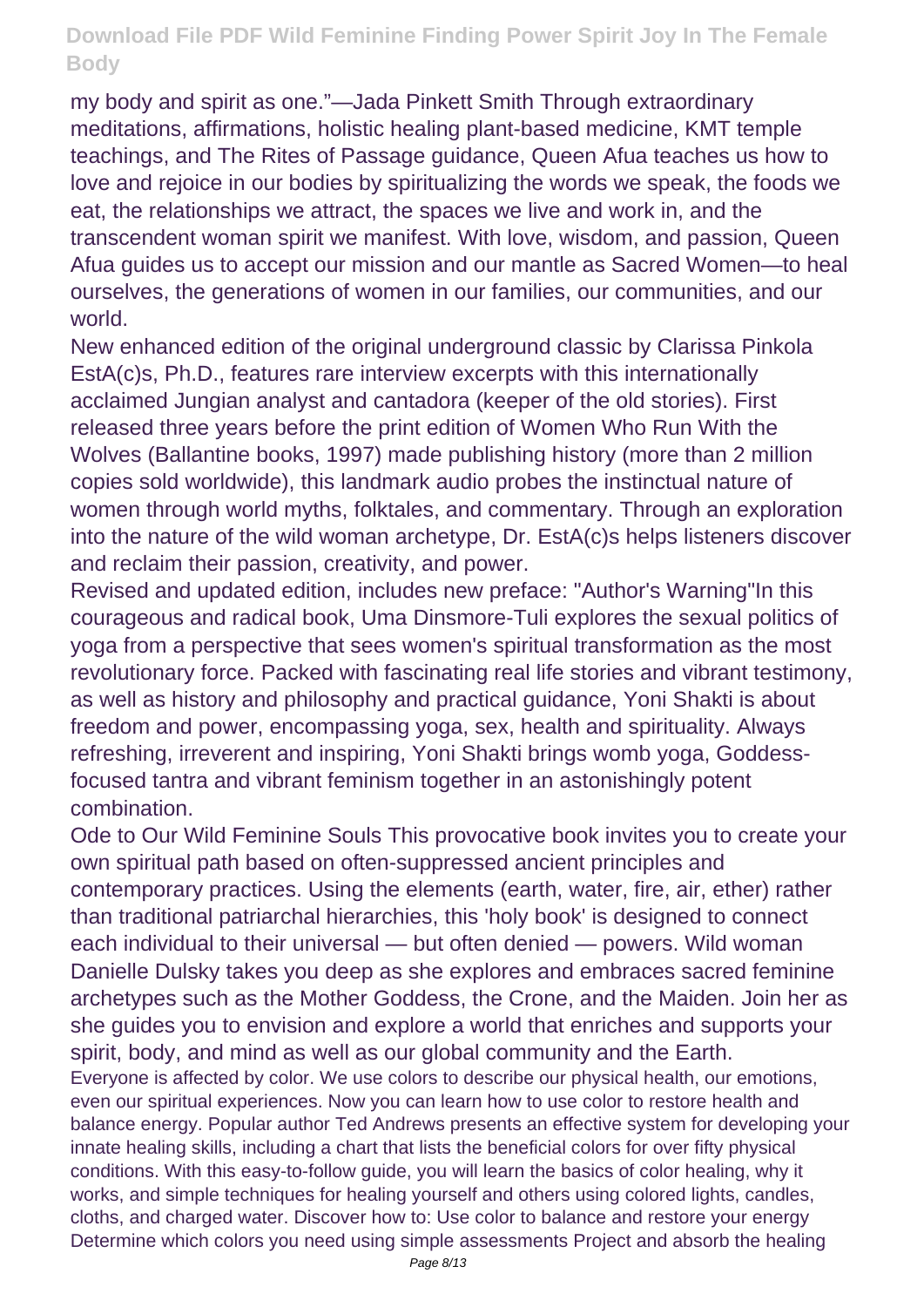properties of color Develop the ability to "sense" color with easy, fun exercises Barbara Ann Brennan continues her ground-breaking exploration of the human energy field, or aura—the source of our experience of health or illness. Drawing on many new developments in her teaching and practice, she shows how we can be empowered as both patients and healers to understand and work with our most fundamental healing power: the light that emerges from the very center of our humanity. In a unique approach that encourages a cooperative effort among healer, patient, and other health-care providers, Light Emerging explains what the healer perceives visually, audibly, and kinesthetically and how each of us can participate in every stage of the healing process. Presenting a fascinating range of research, from a paradigm of healing based on the science of holography to insights into the "hara level" and the "core star," Light Emerging is at the leading edge of healing practice in our time. Discover the Goddess energies that lie within you through nine Goddess archetypes—an empowering guide on finding healing, strength, and transformation, for readers of Warrior Goddess Training The Goddess is guiding your life . . . You know 'the Goddess' as a divine feminine figure of myth, art and faith—but are you aware that, in truth, the Goddess is a life force that lives in you? Did you know that your multi-faceted experiences of life as a woman are influenced by Goddess consciousness? Do you sense that you have a hidden feminine energy that longs to be seen, accepted, valued—and used for a healing purpose? In this highly engaging and stirring book, leading intuitive Sophie Bashford takes you on a journey to meet nine Goddess archetypes, which will help you to: • Understand the many ups and downs, emotions and cycles of your life through the 'eyes of the Goddess' • Discover how the Goddesses can ignite your spiritual growth and uncover your feminine healing gifts • Learn how to work with each Goddess for self-healing, positive inner change and empowerment • Get in touch with a divine feminine support and healing system comprising nine archetypes, including Kali, Mary Magdalene, Aphrodite and Isis Sharing intuitively channeled messages, beautiful guided meditations and moving personal experiences, Sophie leads you into safe territories where your darkest fears can be healed, your deepest dreams awakened and your entire life transformed.

Unprecedented insight into the feminine body and on using its natural rhythms to heal, find balance and reconnect to our emotions. Your power lies in the rhythm of your menstrual cycle. Connect with your body on a deeper level to find healing, balance and wholeness. The menstrual cycle is a vital and vitalizing system in the female body, yet our understanding of and respect for this process is both limited and distorted. Few women really know about the physiology of their cycle, and many do not see it as an integral part of their health and wellbeing, let alone as a potential guide to emotional and spiritual empowerment. Wild Power tells a radical new story about feminine power. It reveals: · Your inner architecture and the path to power that is encoded in your body · How to tune in to the rhythm and changes of your menstrual cycle to realize the fullness and beauty of your authority · Three 'maps' to guide you through the energies, tasks and challenges presented as you journey through each cycle · How to work with your Inner Seasons to pace your energy, calm your nervous system and gain insight into your overall wellbeing · How to work with your cycle to channel spiritual forces, affirm your expression in the world and achieve a deep sense of belonging Written with humour, tenderness and practicality, and packed with women's stories and quotes throughout, Wild Power will restore women to wholeness and reinstate the full majesty and grace of the Feminine.

"As pragmatic as it is compassionate, this intimate, humorous, and ultimately relaxing invitation to re-wild yourself, stripping away all that is not your true nature, will leave you inspired and curious to discover the wild woman within" (Lissa Rankin, MD, New York Times bestselling author of Mind Over Medicine). For the high-achieving modern woman today, having a successful career, a fulfilling romantic relationship, and a satisfying personal life can feel like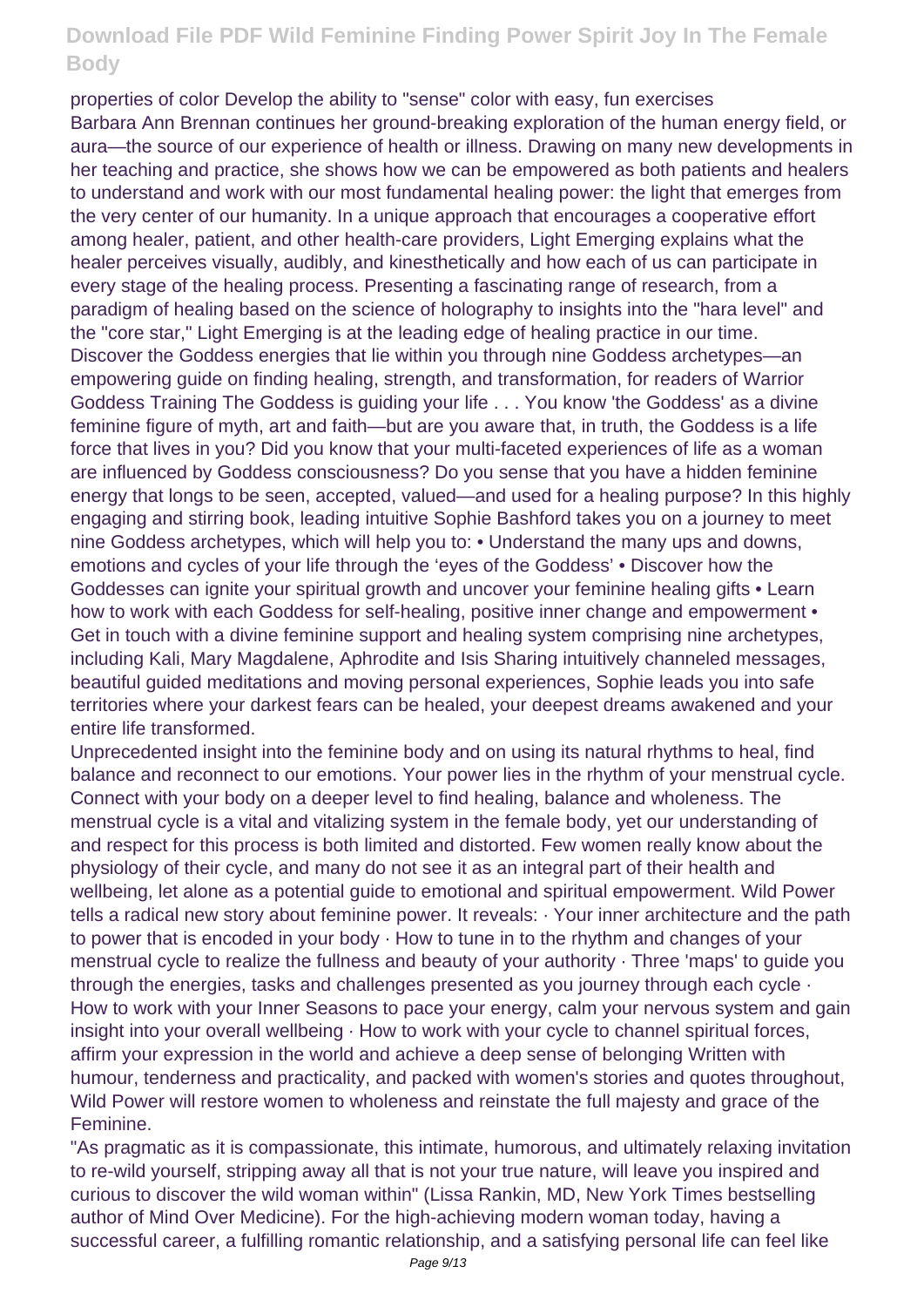opposing goals. It has even become difficult to take the time to enjoy the simple pleasures in lives. We are stuck in "go-mode," damaging our romantic relationships, pleasure, and creativity. But what if there were a way to experience the simplest pleasures of our lives on a deeper level, freeing the body and psyche from these destructive patterns? Beyond our current stereotypes about femininity lies the ancient wisdom of the Wild Woman archetype, a model of building a feminine "body intelligence." By embodying this archetype and using tantra--not just in the bedroom, but also to build intimate connections to our senses and physical movements--we can break harmful psychological patterns. In The Wild Woman's Way, Michaela Boehm shares practical rituals and exercises drawn from years of experience as a celebrity relationship and life counselor and an expert in tantric yoga. She reveals the power of different types of touch, while also training you in forms of meditation and stretching that increase activity and sensual pleasure.

Feminine Empowerment Path of the Goddess: At the dawn of religion, God was a Woman. The Divine Feminine is known by innumerable names and symbol-rich manifestations across the world's cultures. Throughout the ages the Goddess has been honored and worshiped as the Virgin Mary, Isis, Inanna, Asherah, Diana, Kuan Yin, Kali, Oshun, Athena, Pele, Sarasvati, Demeter, and White Buffalo Calf Woman, to mention just a few. Many conceptions of the Goddess are mysterious and seemingly paradoxical. Yet at its source, the Divine Feminine is one. I Am (With) Her takes you on a fascinating and, at times, surprising journey into the enduring essence of the Divine Feminine. Inside this book you will learn: • How the Goddess path offers an empowering message and inspiration • The importance of re-establishing a healthy balance and integration of both the "masculine" and the "feminine" archetypes • That the notion of God as archetypal "Sky-Father" is fairly recent in Western culture • Why the wisdom of the Goddess/Sacred Feminine has been ignored, distorted, and oppressed for centuries • How archetypes, mythic narratives, and qualities of Goddesses are alive within you and how they reveal intimate truths about yourself and others • How Goddesses can serve as empowering guides in your personal and professional life • Why especially black Goddesses/dark-skinned Mothers (e.g., Kali or Black Madonna) are a powerful symbol and catalyst for change in our times, both individually and collectively • And much, much more! An Ancient Wisdom Text Revealed . . . Both an ancient, "found" wisdom text and a sumptuous, epic novel, Gaia Codex reveals the hidden histories of a world long forgotten, the secret wisdom of an ancient lineage of women, the Priestesses of Astera. Set in a near future of impending societal and environmental collapse, the novel is a tale of hope and remembrance, as well as an inspired vision of humanity's origins and of the potential we hold for conscious evolution.

A chakra in our breasts that emits spiritual nourishment into life… a secret substance in our bodies to heal the earth… a direct connection from our wombs to the creative center of the universe… In Body of Wisdom, Hilary Hart identifies nine hidden powers alive in women's bodies and instincts, waiting to be used in contemporary challenges such as the creation of community, healing of the earth, and the restoration of life's spiritual nature. Based on interviews with the world's most visionary spiritual teachers and women's dreams and experiences, Body of Wisdom ushers in a new spirituality in which the body and the shared body of the earth are known as a seat of mystical power and women take responsibility for spiritual work that only they can do.

The compelling drama of American herbologist Rosita Arvigo's quest to preserve the knowledge of Don Elijio Panti, one of the last surviving and most respected traditional healers in the rainforest of Belize.

An invitation to embrace your feminine powers, awaken your soul's creativity, and ignite your inner wild magic • Explains how to awaken your spiritual Womb to find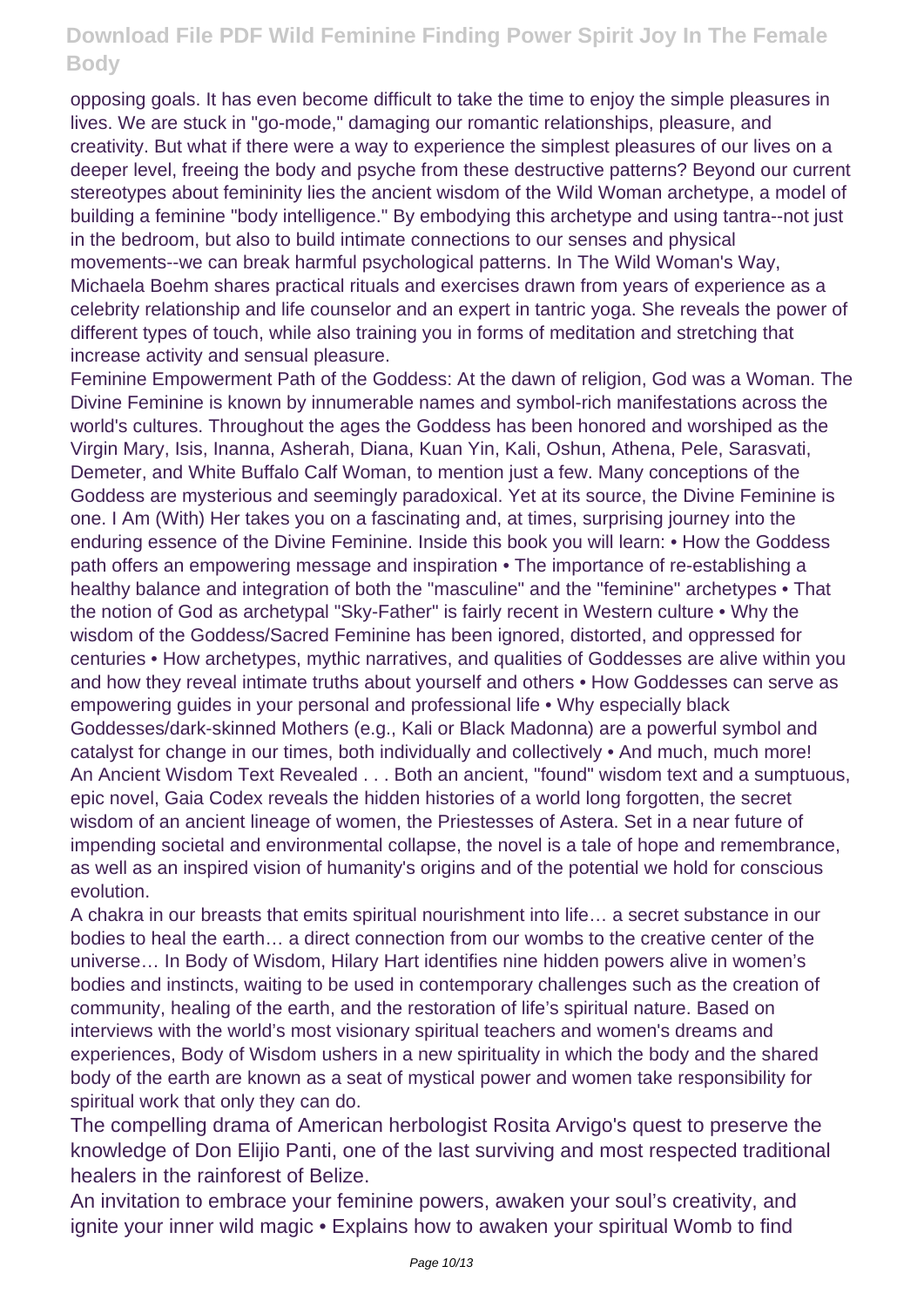strength within and how to reclaim your softness and vulnerability as a feminine superpower • Explores Earth Magic, the Moon Mysteries, Flower of Life teachings, Dragon wisdom, the shamanic powers of grief, the feminine archetypes of the Witch and the Priestess, and powerful goddesses from around the world • Reveals sacred spaces in the world where the power of the Goddess lives on The Womb is the seat of our primal power and intuition--our "wild knowing." A Spirit Weaver is one who has heard this wild inner voice from within and has followed that call--embarking on a Grail Quest to follow the feminine path of magic, awaken to the depths of their Soul, and embody their true feminine essence. Inviting you onto the spiral path of the Spirit Weaver, Seren Bertrand shares wisdom teachings and rituals from the feminine path of magic and her own ancestral lineage of old European witches and faery folk, spirit keepers and story weavers. She explores Flower of Life teachings, the Moon Mysteries, and Dragon wisdom. She unveils the shamanic powers of grief and deeply examines the feminine archetypes of the Witch and the Priestess. Drawing on powerful feminine spiritual icons from around the world, such as Kali, Isis, Teresa of Ávila, and Mary Magdalene, she explains how to awaken your spiritual Womb to find strength within and how to reclaim your soft powers of heart-opening vulnerability. She explores the lost traditions of the Goddess lineage and reveals sacred spaces in the world where her memory lives on. She shares the Womb Mysteries of alchemical union, revealing how to awaken the wild feminine and wild masculine and become sacred lovers who balance their light and shadow. From working with the cycles of the moon and learning how to root your power into the Earth to healing the ancestral wounds left by the generations before you, Seren's medicine teachings, like secret spells, cast an enchantment over your feminine soul, awakening its fertility and wild inner magic. Pelvic Awakening shares how to embody your integrity and power as a woman through connection to your pelvic space. Throughout the book, there are numerous tools and practices on pelvic wellness and healing from a physical, emotional, spiritual, and energetic perspective.In this book you will learn about?· Female pelvic physical and energetic anatomy· Esoteric and ancient energy cultivation practices· The physical, spiritual, and energetic transformations during motherhood· Pelvic floor exercises and massage for healing and connecting to yourself· Working with trauma and emotions in our pelvic space· Ancient women's wisdom and practices· Integration of everything into your modern life? and more!ABOUT THE AUTHORBethany Wilde, BA, LMT, is a writer, mother, and massage therapist specializing in women's wellness. She works with women through holistic womb and pelvic healing sessions, weaving together intuitive and traditional bodywork, energy medicine, and deep presence. She also holds a Bachelor's degree in Somatic Studies, where she studied how trauma is stored in the body and gentle, natural ways to find healing. You can connect more through her website at www.bethanywilde.com

Examining the female archetypes--the Andro Woman, the Cougar, the Good Doer and others--this fascinating book explores how modern-day women have overdeveloped their masculine attributes, resulting in complications and consequences, and reveals what it truly means to be feminine. Original.

Women face many challenging transitions on the pilgrimage from girlhood through womanhood: menses, love and heartbreak, motherhood, menopause. Devoid of a central narrative, these rites of passage too often happen in shame and secrecy,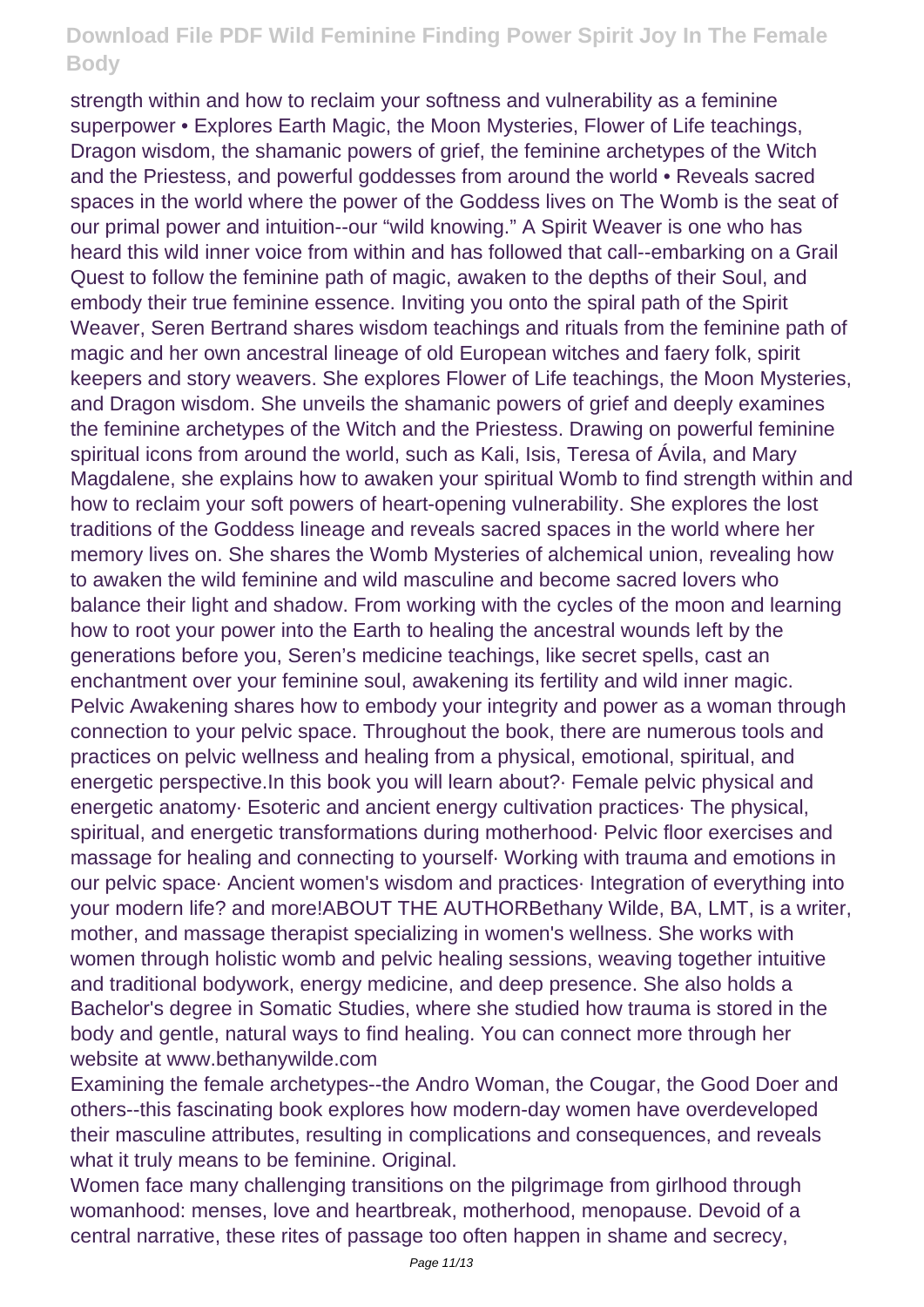leaving women doubting their personal power and self-worth. Bestselling author and founder of The Way of the Happy Woman®, Sara Avant Stover saw how women erroneously viewed these initiations as "curses" and sought to present a new model that reflected the power and wisdom unique to the feminine path. The Book of SHE celebrates all that it means to be a woman, from mythological underpinnings to the cycles of our day-to-day lives. Drawing on archetypes including Mary Magdalene, the Dark Goddess, and Green Tara, Stover will guide you on a journey home to psychological wholeness, personal empowerment, and, ultimately, full feminine spiritual Awakening. Brimming with mystery and magic, this provocative book makes ancient wisdom and healing practices accessible to every woman who is ready to revel in her full femininity — the dark and the light — through joyfully becoming the heroine of her own life.

Exploring the dire consequences of cultural conditioning and feminine suppression, Woman Be Wild takes readers on a healing journey to wholeness by reconnecting women to their natural sexuality and true Wild nature. Indigo examines the demands and effects of our culture and how it has severed our fundamental connection to the Earth, the feminine, our sexuality, and our spirituality. Detailing the process of shedding limiting beliefs and oppressive conditioning, she provides encouragement, support, and a gentle push for her readers to return to their Wild, natural state of being. Readers will learn how to cultivate a deeper relationship with their physical bodies and sexuality, their subtle senses and intuition, the Earth and their spiritual connection to all of life. Indigo reveals how by healing this connection and restoring balance in ourselves, we unlock our individual keys and become vessels for creating a New Earth.Woman Be Wild is a journey of feminine awakening, empowerment, and freedom. It dissolves the shaming of sex and commands that we put an end to patriarchal rule and feminine suppression. The text explains that to do this, we must un-define what it means to be a woman and free women to express themselves fully, diversely, and authentically so they can embrace who they really are and reclaim their Wild, feminine power. Most women have no access to the power of their pelvis. The pelvic floor is the often misunderstood and neglected centerpiece of our musculoskeletal system: it is crucial for healthy, elegant movement and for our sensuality. Any numbness and blockage in this area can make us feel out of balance, lost, or stuck in our life. Women who are sensuously aware of their pelvic floor and know how to use it are authentic, powerful, and sexy. They're aligned with themselves. They know what they want, and they have the mental clarity and the physical energy to achieve whatever they desire. They express their sexuality with passion and enjoy life to the fullest. They sparkle with vitality and maintain that fresh radiance their entire lives. Through satisfying sex, orgasms, and the resulting emotional intimacy, these women hold the essential elements for fulfilling and intimate romantic relationships in the palms of their hands. This power is available to every woman, but for many of us, it's been locked away. You will find the keys to unlock it in this book.

Create new forms of mothering and learn to facilitate daily access to the power, spirit, and joy that mothering from the center brings. Building on themes from Tami Lynn Kent's award-winning Wild Feminine, Mothering from Your Center takes a groundbreaking, holistic approach to women's health as Kent provides gentle guidance through the emotional and physical transformative process of pregnancy, birth, and